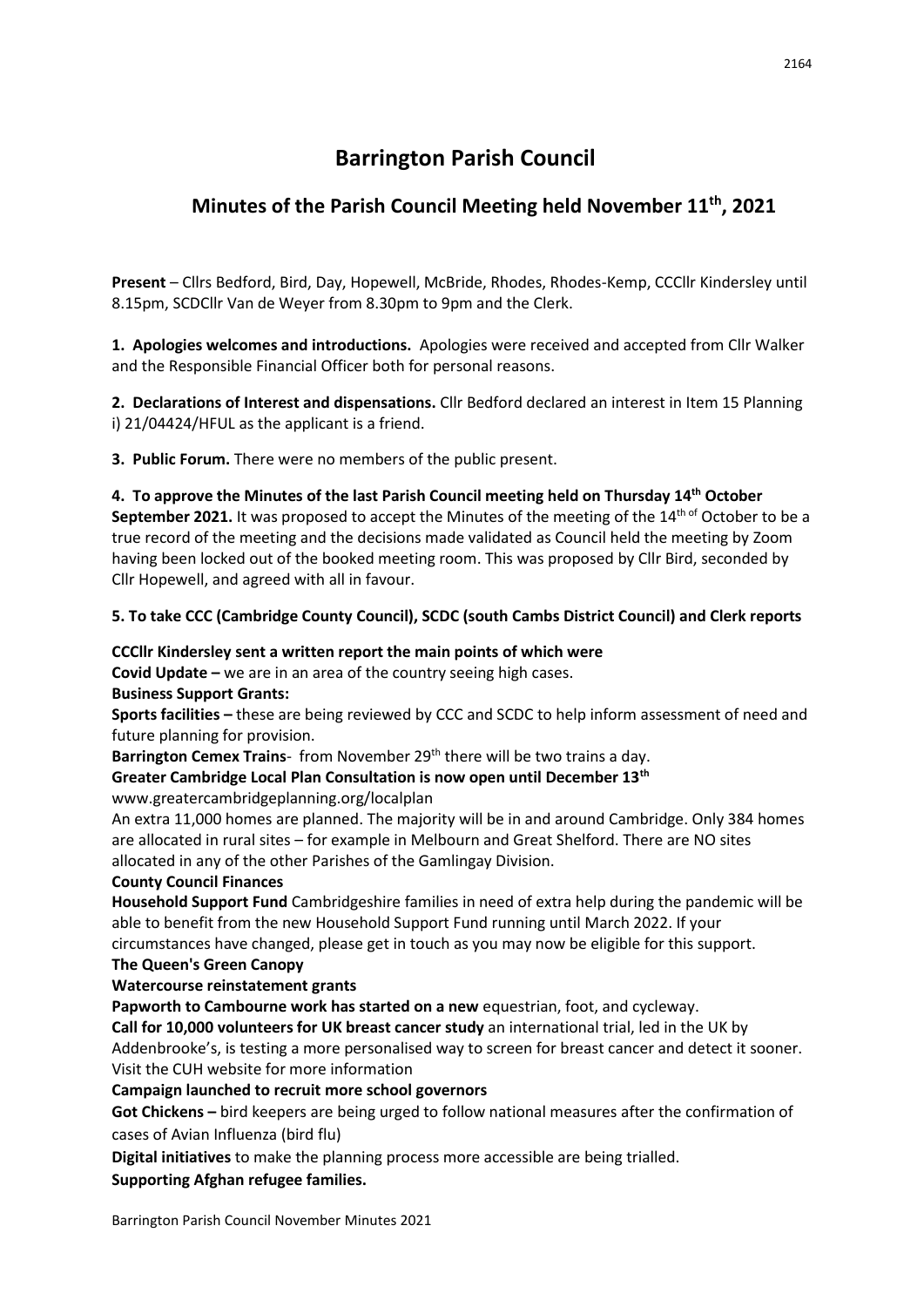## **Land use framework in Cambridge Parish Councils are urged to consider declaring a climate emergency**

There was some discussion on the Foxton Travel Hub, and it was noted that the parking spaces had been reduced to 200. The Council still wish to oppose the plan.

### **SCDCllr Aidan Van de Weyer gave a verbal report the main points of which were:**

**Greater Cambridge Partnership (GCP)-** local plan consultation and city access plan **Combined Authority –** local transport plan **S106 –** SCDC involvement **Foxton Travel Hub –** The Council asked Cllr Van de Weyer to ensure colleagues who sit on the GCP

are aware that Barrington Parish Council (BPC) opposes the plan and although is not considered a stakeholder the hub will detrimentally affect the village**.** 

#### **The Clerk had nothing further to report.**

#### **Matters Arising**

From the October 2021 Item 14. Recruitment

i) RFO – the previous job description is being reviewed.

ii) S106 – the Clerk has spoken to some other parishes on whether they employed project managers.

#### **Items for consideration**

#### **6. Finance**

**a) To approve the payments listed below.** It was proposed to approve the payments listed by Cllr Hopewell, seconded by Cllr Rhodes -Kemp, and agreed with all in favour.

| 137    | Bank Charges Lloyds Sept and     | Lloyds Bank                               | 14.85    |
|--------|----------------------------------|-------------------------------------------|----------|
|        | Oct 21                           |                                           |          |
| 138    | <b>Electricity Charges</b>       | Southern Electric                         | 191.06   |
| 139-44 | Salaries PAYE NI Pension         | Staff                                     | 2,148.70 |
| 145    | Playground inspection 7/10/21    | Herts & Cambs Ground Maintenance services | 114.00   |
| 146    | Cut of sports field 21/10/21     | Herts & Cambs Ground Maintenance services | 144.00   |
| 147    | Ranger Duties Sep 21 : Cut       | Herts & Cambs Ground Maintenance services | 79.20    |
|        | back school footpath             |                                           |          |
| 148    | Ranger Duties Sep 21 : clear     | Herts & Cambs Ground Maintenance services | 59.40    |
|        | woodland, litter                 |                                           |          |
| 149    | Ranger Duties Sep 21 : litter    | Herts & Cambs Ground Maintenance services | 128.70   |
|        | picking and strim pond           |                                           |          |
| 150    | Renewal of                       | Loho Ltd                                  | 72.00    |
|        | Barringtonparishcouncil.gov.uk   |                                           |          |
|        | for a period of 2 years to 2023- |                                           |          |
|        | $11 - 11$                        |                                           |          |
|        |                                  | Total                                     | 2.148.70 |

#### **b) Balances and Bank Reconciliation.** The balances were presented

## **Total in reconciled accounts**

Unity Trust 80,502.16 Lloyds 165,227.20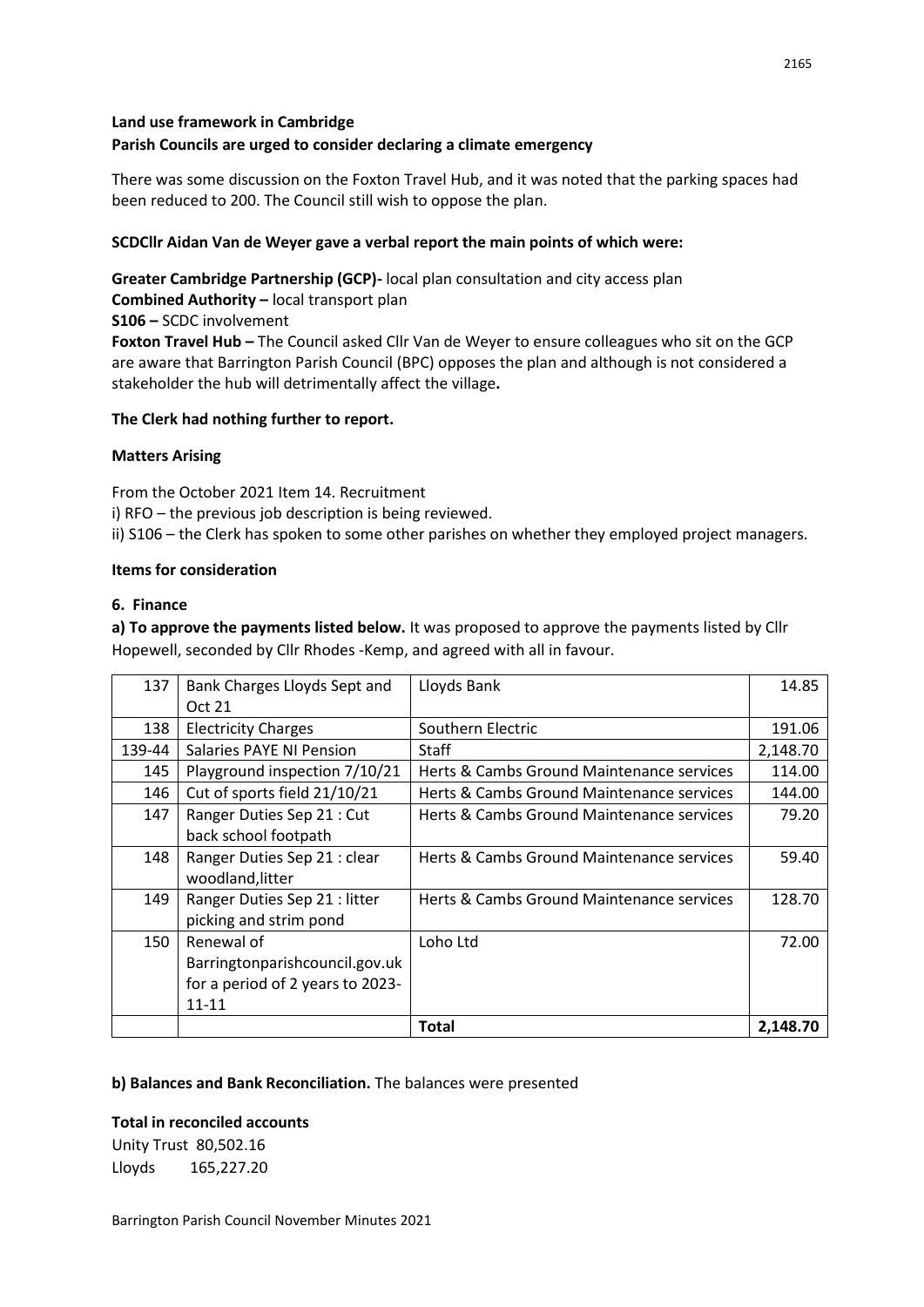#### **c) Review of budget 2021/22 to date.**

**d) Funding requests**: It was proposed by Cllr McBride, seconded by Cllr Hopewell, and agreed to donate the following as long as the RFO agrees these can be made from the S137 budget line.

Cambridge Search and Rescue (CamSar) £250 Royston and District Community Transport £250 Rowan Humberstone the only dedicated arts centre for people with learning disability in Cambridgeshire £125 To support the school choir trip to the O2 £100. **Action The Clerk. Action The Clerk. Action The Clerk.** 

**e) To consider the quote of £780 for work on footpaths and playareas.** The Clerk has asked for a further break down on this.

**f) To consider the draft budget for 2022/23 further details are attached for info.** It was decided that Cllrs will consider further and send any queries to the RFO and Cllr Walker before further discussion and finalisation in the December meeting. It was also requested that a budget line be added for the orchard as this may be required in due course. Further clarity is also required for the woodland budget line. **Action All Cllrs and Clerk.**

**g) To consider closing the currently unused Unity Trust bank account.** It was decided this bank account should remain open as it has been so difficult to open new accounts. **Action The Clerk.** 

#### **7. To consider a quote for the erection of the village information notice board.**

The Clerk has only been successful in getting one quote although several organisations were approached. This was for £180 from Gregs Handyman Services. It was resolved to go ahead with this quote. **Action The Clerk**.

**8. Consideration of damaged bench.** This needs to be replaced. The best option is Phoenix Bench from Glasdon for £482.37. It was resolved to investigate whether this can be claimed on the Council's insurance. **Action The Clerk.**

**9. Consideration of** '**Plant a Tree for the Jubilee'**. It was proposed by Cllr Bedford, seconded by Cllr McBride and agreed to plant a wild cherry on the area of The Green between 81 High Street and 1, West Green. The cost of a plaque will need to be investigated**. Action Cllr McBride and the Clerk.**

**10. Consideration of A frame replacement.** The final quote was received this afternoon so the item will be brought back to the next meeting. **Action The Clerk. Action The Clerk. Action The Clerk.** 

**11. Report on mapping.** After some discussion it was proposed by Cllr Kemp, seconded by Cllr Bird, and agreed that the Council sign up to Parish Online for the next year. **Action The Clerk.**

#### **12. S106 Updates**

**a. Traffic Calming**. Although the complete report has not yet been received in general terms there is a problem with speeding traffic (60% of vehicles) particularly along West Green and Haslingfield Road near the school. There is a major problem that 5% of the traffic is travelling over 40mph. **b. Village Facilities**. It is hoped that a meeting with the surveyor and the tender team can be organised soon. We are waiting for a response from the Village Hall Trustee (VHT).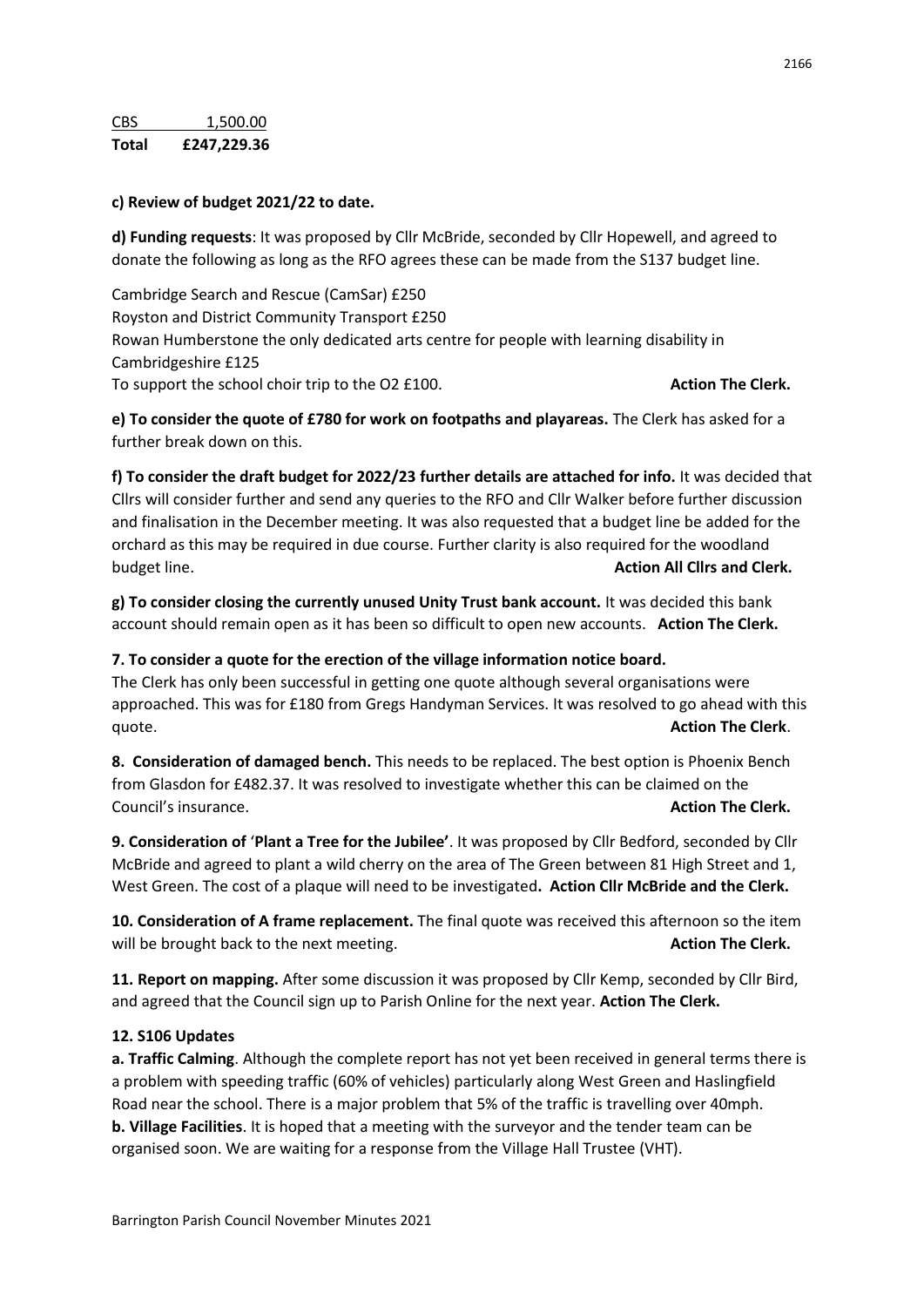**c. other updates**. The Deed of Variation has still not been signed and as BPC are not a party to it there is nothing that can be done except to request the date of when it will be finalised.

## **13. Reports: The following reports have already been circulated and taken as read.**

a. QE11 woodland and Community Orchard - bark is being put around the picnic benches and on the path. Some tree trunks will be used to make benches in the Community Orchard.

b. Footpaths – the fallen tree on the path to little rivers was cleared and Council thanks both the volunteers and Herts and Cambs Ground Maintenance for their quick response.

c. Ditches– nothing further to report

d. Play ar**e**as – there are some outstanding maintenance issues which have been reported.

e. Challis Green Pond – funding is doing well.

f. Traffic Management – as covered in Item 12.

g. Green Charity – a meeting is being held later in the month.

h. Website – good to receive enquiries through the website. It continues to be updated by both **C**llr Hopewell and the Clerk. Please send any updates to both. Put phone number on notice board.

**14. Highway Issues** – Cllr Hopewell reported thanks that the kerb stones entering the Village Car Park had been painted white.

#### **15. Planning**

#### Council noted

21/02907/HFUL and 21/02908/LBC

Proposal: Two-storey side and rear extension and detached car port

Site address: 33 High Street Barrington CB22 7QX

As this is only a change to the red outline on the map the Clerk has already responded as instructed that there would be no further comments to make from the Parish Council.

For info only

## 20/03389/CONDA

Proposal: Submission of details required by condition 5 (a) Water supply, drainage and heating pipe layouts and (f) Hard and soft landscaping of listed building consent 20/03389/LBC Site address: 20 West Green Barrington CB22 7SA

Council considered

## **i) 21/04424/HFUL**

Local Planning Authority: South Cambridgeshire District Council Proposal: Single storey side and rear extension - resubmission of 21/03190/HFUL Site address: 12 Foxton Road Barrington CB22 7RN Councillor Bedford did not participate in this discussion.

It was resolved to recommend objection to this application due to the detrimental affect it would have on the neighbours due to the proposed size and proximity of the extension.

Cllr Bedford re-joined the discussion

## **ii) 21/04594/HFUL**

Proposal: Loft conversion Site address: 19 Foxton Road Barrington CB22 7RN

Barrington Parish Council November Minutes 2021